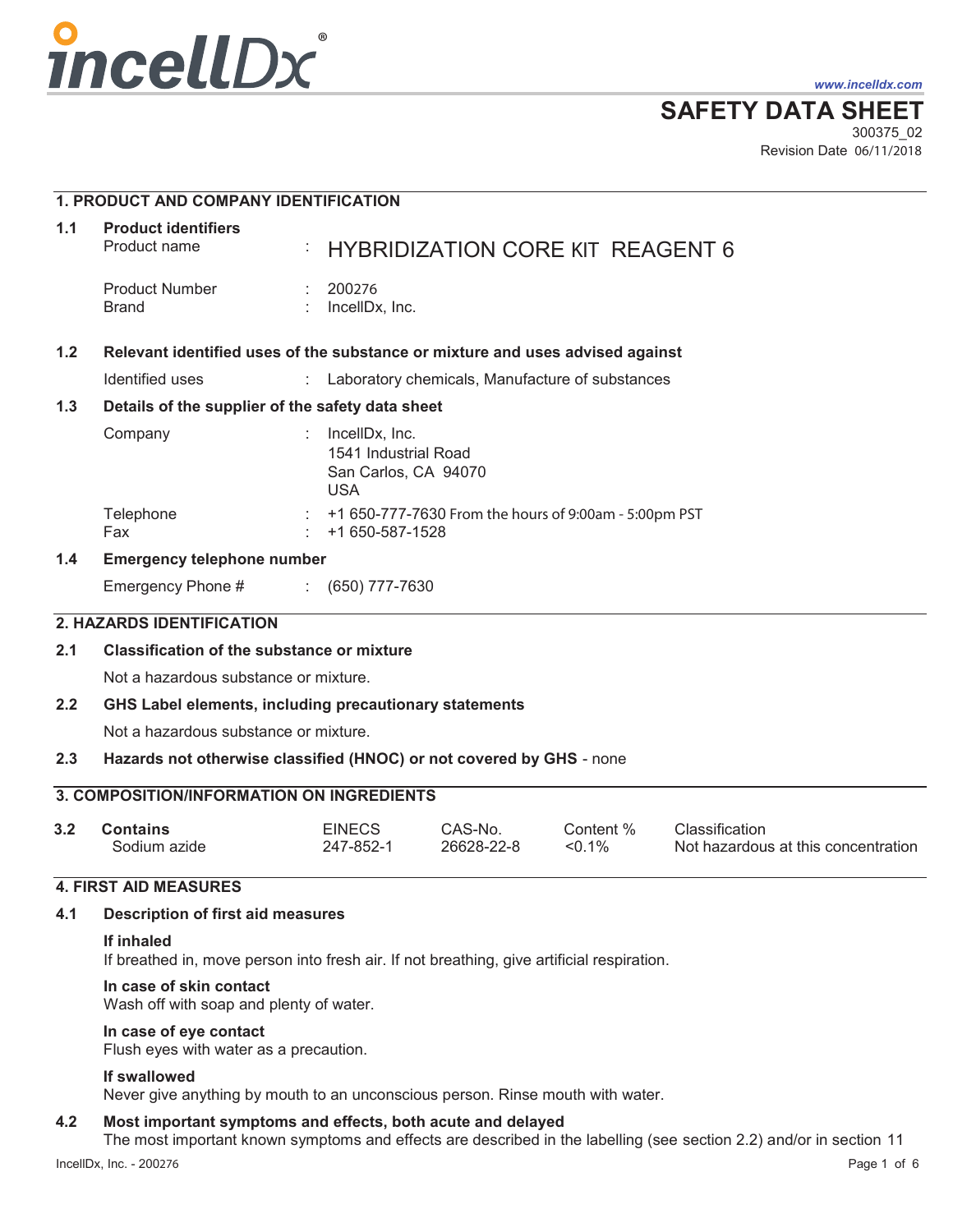## **4.3 Indication of any immediate medical attention and special treatment needed**  no data available

## **5. FIREFIGHTING MEASURES**

#### **5.1 Extinguishing media**

## **Suitable extinguishing media**

Use water spray, alcohol-resistant foam, dry chemical or carbon dioxide.

**5.2 Special hazards arising from the substance or mixture**  no data available

## **5.3 Advice for firefighters**  Wear self contained breathing apparatus for fire fighting if necessary.

**5.4 Further information**  no data available

## **6. ACCIDENTAL RELEASE MEASURES**

- **6.1 Personal precautions, protective equipment and emergency procedures**  Avoid breathing vapours, mist or gas. For personal protection see section 8.
- **6.2 Environmental precautions**  No special environmental precautions required.
- **6.3 Methods and materials for containment and cleaning up**  Keep in suitable, closed containers for disposal.
- **6.4 Reference to other sections**  For disposal see section 13.

## **7. HANDLING AND STORAGE**

- **7.1 Precautions for safe handling**  For precautions see section 2.2.
- **7.2 Conditions for safe storage, including any incompatibilities**  Keep container tightly closed in a dry and well-ventilated place.

#### **7.3 Specific end use(s)**  Apart from the uses mentioned in section 1.2 no other specific uses are stipulated

# **8. EXPOSURE CONTROLS/PERSONAL PROTECTION**

## **8.1 Control parameters**

## **Components with workplace control parameters**  Contains no substances with occupational exposure limit values.

## **8.2 Exposure controls**

## **Appropriate engineering controls**

General industrial hygiene practice.

## **Personal protective equipment**

#### **Eye/face protection**

Use equipment for eye protection tested and approved under appropriate government standards such as NIOSH (US) or EN 166(EU).

#### **Skin protection**

Handle with gloves. Gloves must be inspected prior to use. Use proper glove removal technique (without touching glove's outer surface) to avoid skin contact with this product. Dispose of contaminated gloves after use in accordance with applicable laws and good laboratory practices. Wash and dry hands.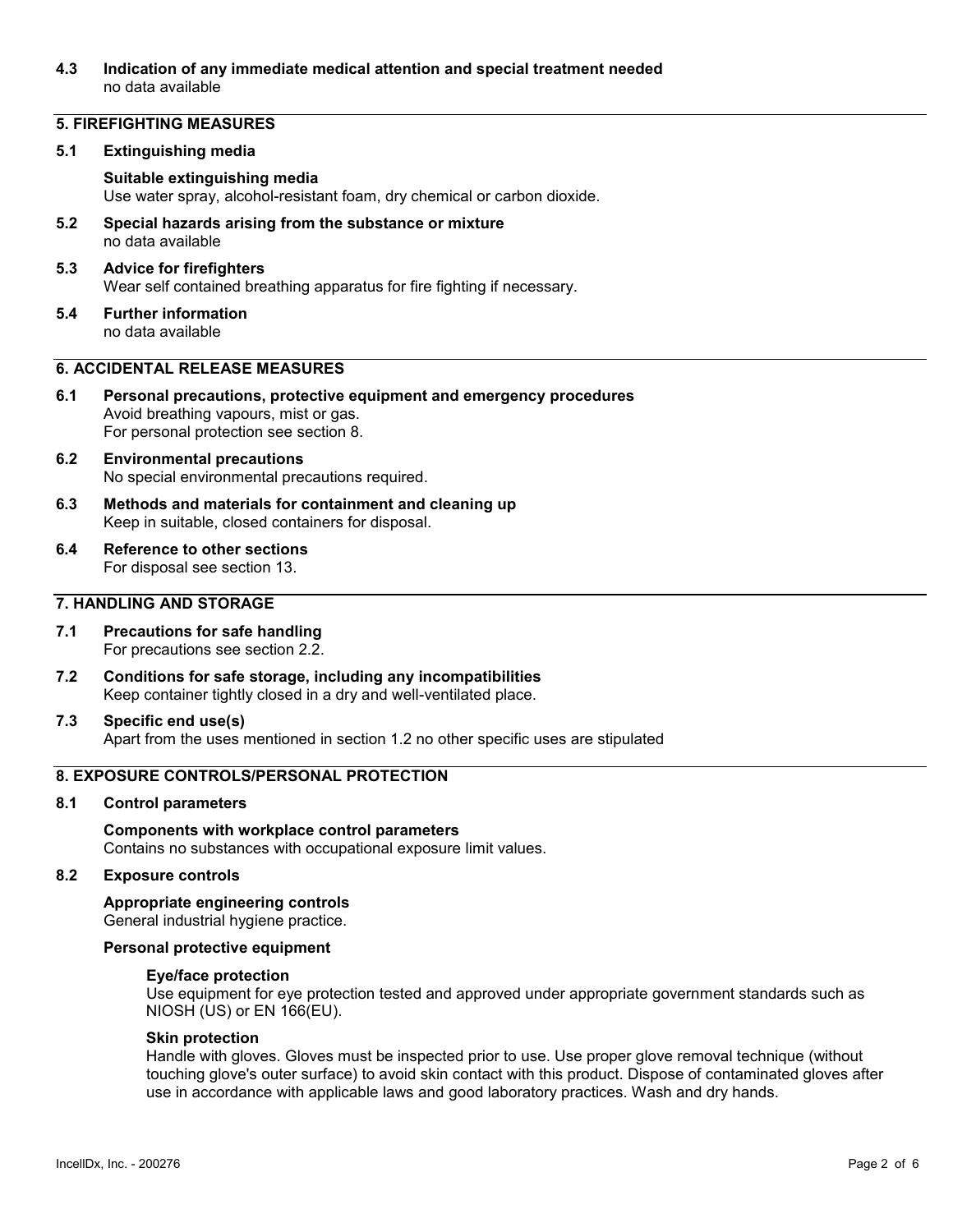## **Body Protection**

impervious clothing, The type of protective equipment must be selected according to the concentration and amount of the dangerous substance at the specific workplace.

## **Respiratory protection**

Respiratory protection not required. For nuisance exposures use type OV/AG (US) or type ABEK (EU EN 14387) respirator cartridges. Use respirators and components tested and approved under appropriate government standards such as NIOSH (US) or CEN (EU).

#### **Control of environmental exposure**

No special environmental precautions required.

## **9. PHYSICAL AND CHEMICAL PROPERTIES**

## **9.1 Information on basic physical and chemical properties**

|     | a)      | Appearance                                         | Form: liquid      |
|-----|---------|----------------------------------------------------|-------------------|
|     | b)      | Odour                                              | no data available |
|     | c)      | <b>Odour Threshold</b>                             | no data available |
|     | d)      | рH                                                 | no data available |
|     | e)      | Melting point/freezing<br>point                    | no data available |
|     | f)      | Initial boiling point and<br>boiling range         | no data available |
|     | g)      | Flash point                                        | no data available |
|     | h)      | Evapouration rate                                  | no data available |
|     | i)      | Flammability (solid, gas)                          | no data available |
|     | j)      | Upper/lower<br>flammability or<br>explosive limits | no data available |
|     | k)      | Vapour pressure                                    | no data available |
|     | $\vert$ | Vapour density                                     | no data available |
|     | m)      | Relative density                                   | no data available |
|     | n)      | Water solubility                                   | no data available |
|     | O)      | Partition coefficient: n-<br>octanol/water         | no data available |
|     | p)      | Auto-ignition<br>temperature                       | no data available |
|     | q)      | Decomposition<br>temperature                       | no data available |
|     | r)      | Viscosity                                          | no data available |
|     | s)      | <b>Explosive properties</b>                        | no data available |
|     | t)      | Oxidizing properties                               | no data available |
| 9.2 |         | <b>Other safety information</b>                    |                   |

# no data available

## **10. STABILITY AND REACTIVITY**

## **10.1 Reactivity**

no data available

## **10.2 Chemical stability**  Stable under recommended storage conditions.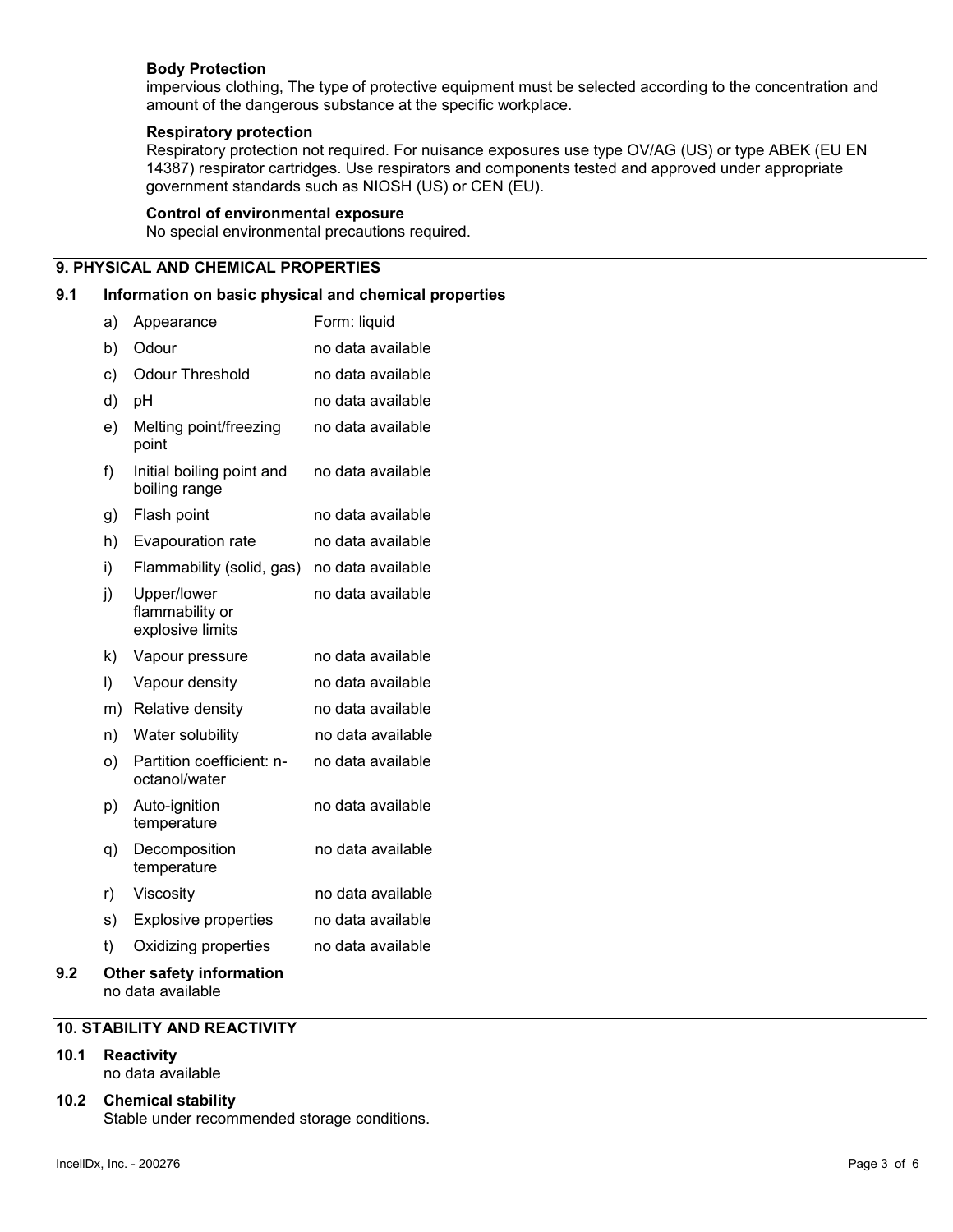#### **10.3 Possibility of hazardous reactions**  no data available

- **10.4 Conditions to avoid**  no data available
- **10.5 Incompatible materials**  no data available

#### **10.6 Hazardous decomposition products**

Hazardous decomposition products formed under fire conditions. - Hydrogen chloride gas, Sodium oxides In the event of fire: see section 5

## **11. TOXICOLOGICAL INFORMATION**

#### **11.1 Information on toxicological effects**

#### **Acute toxicity**

no data available

Inhalation: no data available

Dermal: no data available

no data available

**Skin corrosion/irritation**  no data available

**Serious eye damage/eye irritation**  no data available

**Respiratory or skin sensitisation**  no data available

## **Germ cell mutagenicity**

no data available

## **Carcinogenicity**

- IARC: No component of this product present at levels greater than or equal to 0.1% is identified as probable, possible or confirmed human carcinogen by IARC.
- ACGIH: No component of this product present at levels greater than or equal to 0.1% is identified as a carcinogen or potential carcinogen by ACGIH.
- NTP: No component of this product present at levels greater than or equal to 0.1% is identified as a known or anticipated carcinogen by NTP.
- OSHA: No component of this product present at levels greater than or equal to 0.1% is identified as a carcinogen or potential carcinogen by OSHA.

## **Reproductive toxicity**

no data available no data available

**Specific target organ toxicity - single exposure**  no data available

**Specific target organ toxicity - repeated exposure**  no data available

**Aspiration hazard**  no data available

**Additional Information**  RTECS: Not available

Liver - Irregularities - Based on Human Evidence (Sodium azide)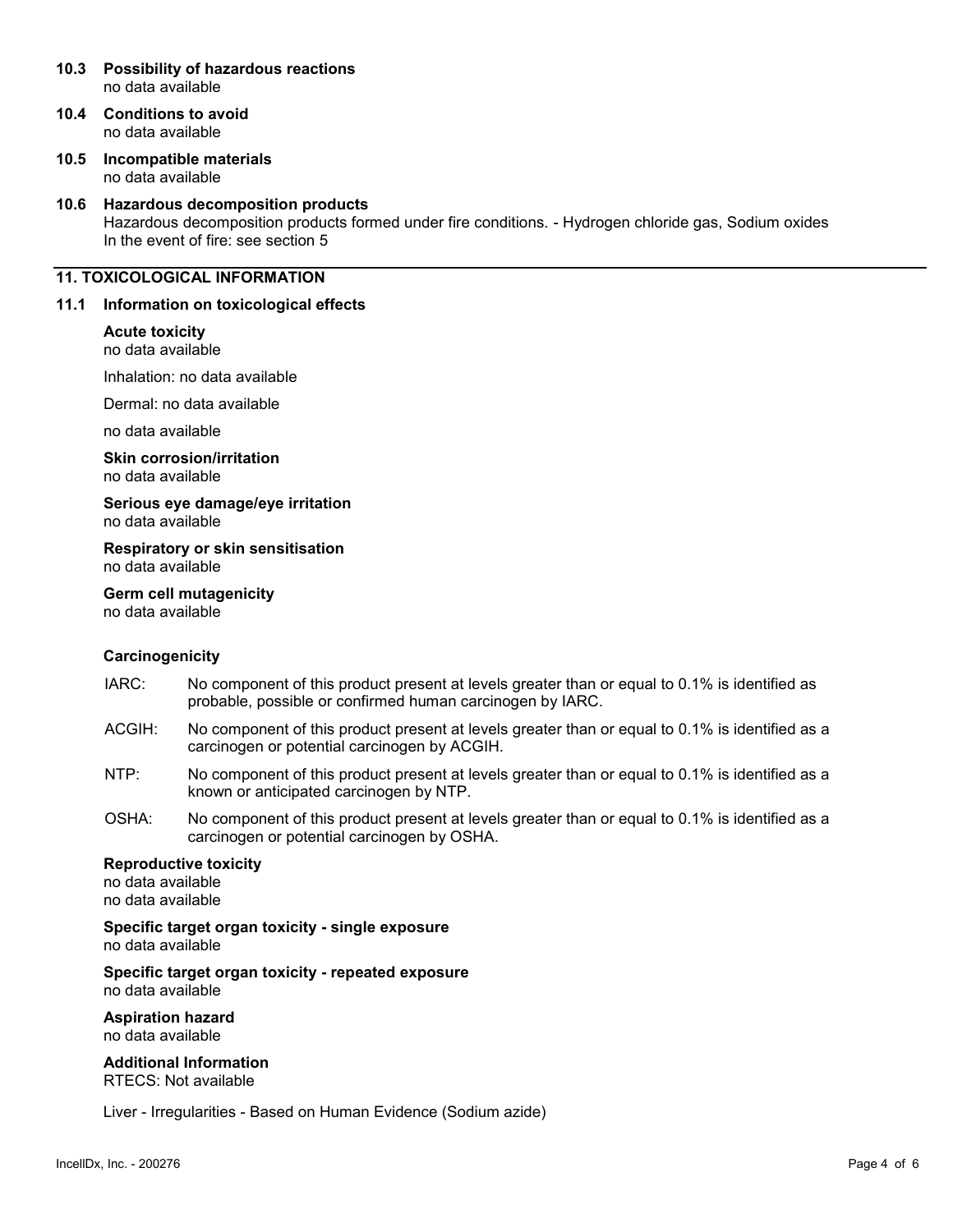## **12. ECOLOGICAL INFORMATION**

#### **12.1 Toxicity**  no data available

- **12.2 Persistence and degradability**  no data available
- **12.3 Bioaccumulative potential**  no data available
- **12.4 Mobility in soil**  no data available
- **12.5 Results of PBT and vPvB assessment**  PBT/vPvB assessment not available as chemical safety assessment not required/not conducted
- **12.6 Other adverse effects**  no data available

## **13. DISPOSAL CONSIDERATIONS**

#### **13.1 Waste treatment methods**

**Product**

Offer surplus and non-recyclable solutions to a licensed disposal company.

#### **Contaminated packaging**

Dispose of as unused product.

## **14. TRANSPORT INFORMATION**

## **DOT (US)**

Not dangerous goods

## **IMDG**

Not dangerous goods

## **IATA**

Not dangerous goods

## **15. REGULATORY INFORMATION**

#### **SARA 302 Components**

| The following components are subject to reporting levels established by SARA Title III, Section 302: |            |                      |
|------------------------------------------------------------------------------------------------------|------------|----------------------|
|                                                                                                      | CAS-No.    | <b>Revision Date</b> |
| Sodium azide                                                                                         | 26628-22-8 | 2007-07-01           |

## **SARA 313 Components**

SARA 313: This material does not contain any chemical components with known CAS numbers that exceed the threshold (De Minimis) reporting levels established by SARA Title III, Section 313.

# **SARA 311/312 Hazards**

| No SARA Hazards            |                          |
|----------------------------|--------------------------|
| <b>Reportable Quantity</b> | lowest $RQ > 999999$ lbs |

| <b>Massachusetts Right To Know Components</b> |            |                      |
|-----------------------------------------------|------------|----------------------|
|                                               | CAS-No.    | <b>Revision Date</b> |
| Sodium azide                                  | 26628-22-8 | 2007-07-01           |
| <b>Pennsylvania Right To Know Components</b>  |            |                      |
|                                               | CAS-No.    | <b>Revision Date</b> |
| Sodium azide                                  | 26628-22-8 | 2007-07-01           |